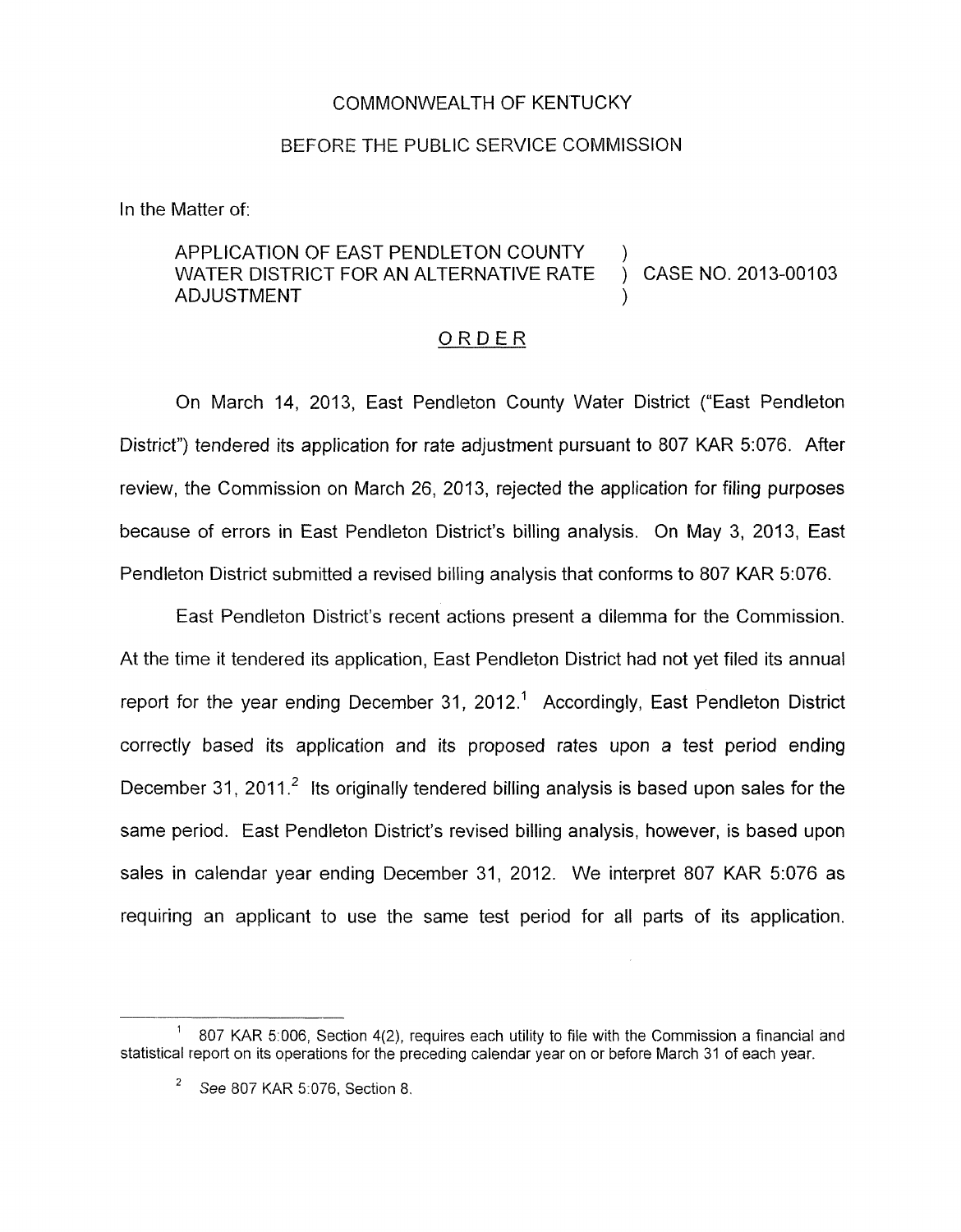Therefore, East Pendleton District's revised application fails to meet the requirements of 807 KAR *5:076.* 

Were East Pendleton District to submit a revised billing analysis for the calendar year ending December 31, 2011 to comply with 807 KAR 5:076, its application would still not be in compliance. An application is deemed filed on the date that it meets all requirements. $<sup>3</sup>$  Since first tendering its application, East Pendleton District has filed its</sup> annual report for the year ending December 31, 2012. As 807 KAR 5:076, Section 8 requires that an applicant use a test period that "coincides with the reporting period of the applicant's annual report for the immediate past year," and as "annual report for the immediate past year" means "[tlhe most recent calendar year period that 807 KAR 51006, Section **4(1),** requires the applicant to have on file with the [C]ommission as of the date of the filing of its application for rate adjustment, $n^4$  East Pendleton District's application must be based upon its operations for the calendar year ending December 31, 2012.

The Commission, therefore, has two options: reject the application or authorize a deviation from the requirements of 807 KAR 5:076. Because this situation is unique and unlikely to recur, and because the purpose of 807 KAR 5:076 is to establish a "simplified and less expensive procedure for small utilities," we find a deviation should be granted in this instance only to permit the acceptance of East Pendleton District's application for filing purposes and to provide for immediate review. We further find that the calendar year ending December 31, 2012 should be used as the test period to review East Pendleton District's application.

*<sup>807</sup> KAR* 5:001, Section 4(5).

*<sup>807</sup>* KAR *5.076,* Section 1(2)(6).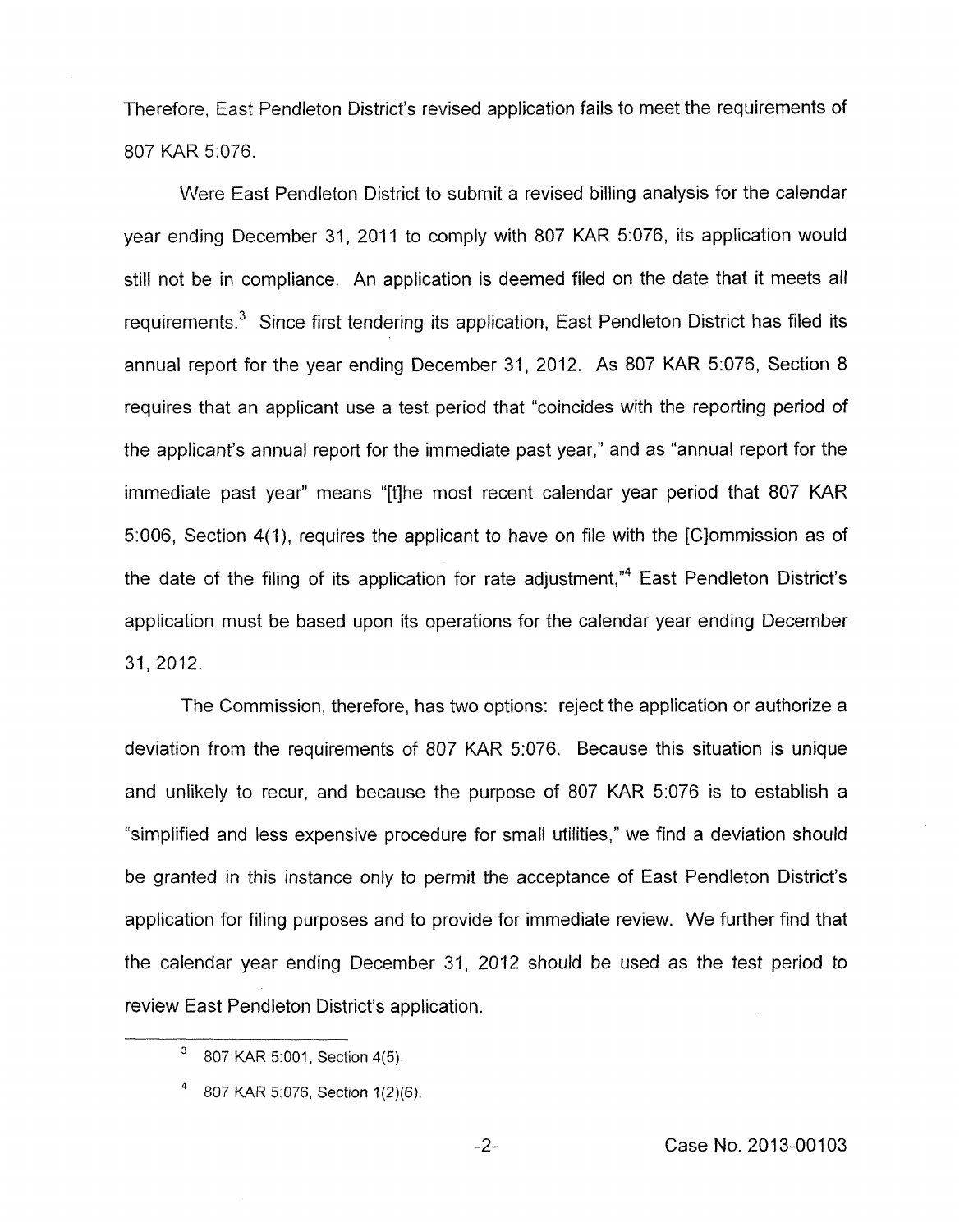IT IS THEREFORE ORDERED that:

1. East Pendleton District is permitted to deviate from 807 KAR 5:076, Section **4.** 

*2.* East Pendleton District's application is accepted for filing as of the date of this Order.

3. The reasonableness of East Pendleton District's proposed rates shall be determined using the calendar year ending December 31, 2012.

4. No later than June 28, 2013, Commission Staff shall file with the Commission and serve upon all parties *of* record a written report containing its findings and recommendations regarding East Pendieton District's requested rate adjustment.

*5.* No later than July 12, 2013, or 14 days after the date of the filing of the Commission Staff Report, whichever occurs earlier, each party of record shall file with the Commission:

a. its written comments on and any objections to the findings and recommendations contained in the Commission Staff Report;

> b. Any additional evidence for the Commission's consideration; and,

c. Written notice as to whether this matter may be submitted for decision based upon the existing record without hearing.

6. If Commission Staff finds that East Pendleton District's financial condition supports a higher rate than East Pendleton District proposed or the assessment of an additional rate or charge not proposed in East Pendleton District's application, East Pendleton District in its response to the Commission Staff Report shall also state its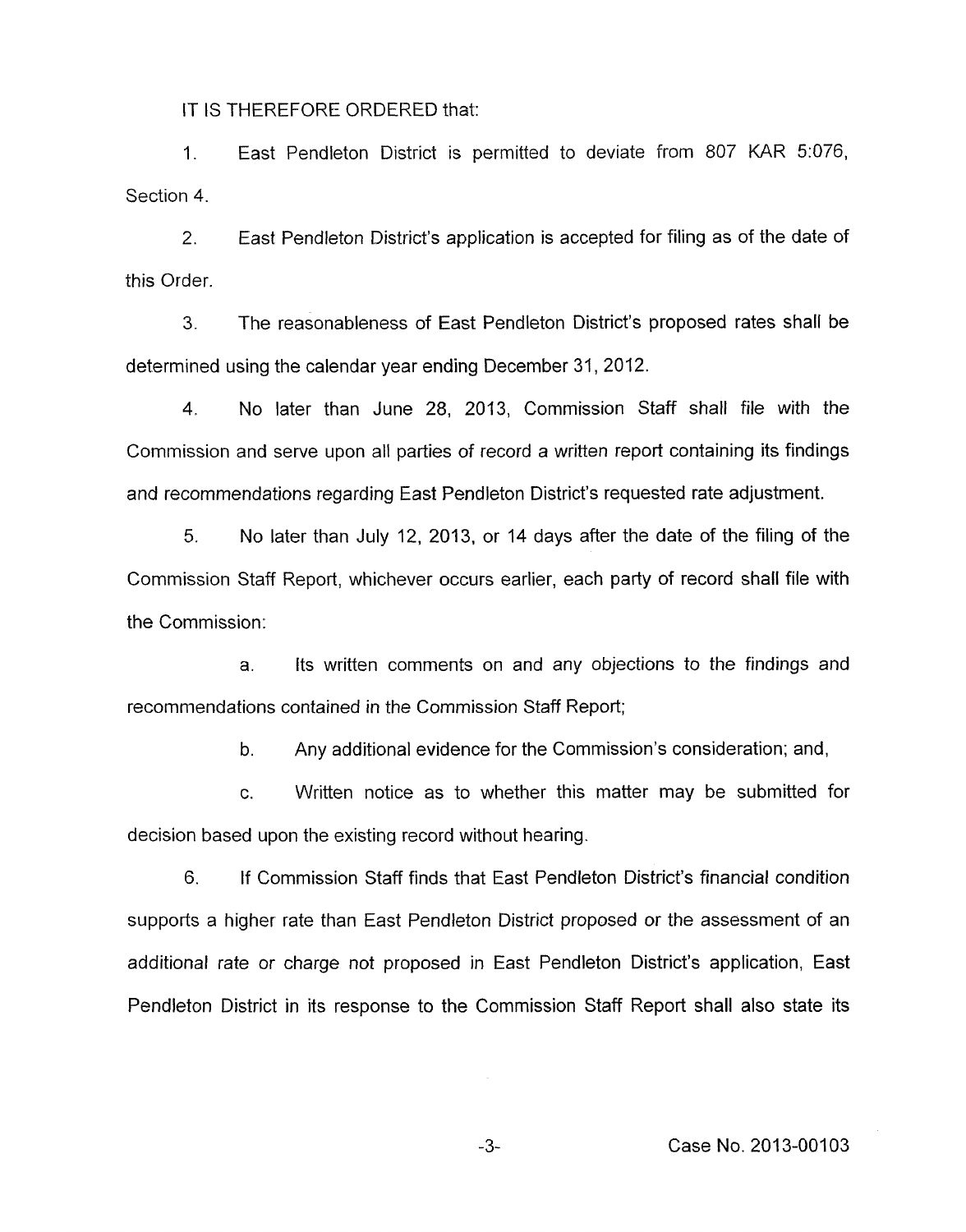position in writing on whether the Commission should authorize the assessment of the higher rate or the recommended additional rate or charge.

*7.* If Commission Staff recommends changes in the manner in which East Pendleton District accounts for the depreciation of East Pendleton District's assets, East Pendleton District in its response to the Commission Staff Report shall also state its position in writing on whether the Commission should require East Pendleton District to implement the proposed change for accounting purposes.

8. A party's failure to file written objections to a finding or recommendation contained in the Commission Staff Report by July 12, 2013, or 14 days after the date of the filing of the Commission Staff Report, whichever occurs earlier, shall be deemed as agreement with that finding or recommendation.

9. Unless all parties request that this matter be submitted for decision upon the existing record, an informal conference shall be held in this matter on July 25, 2013 at 1:00 p.m., Eastern Daylight Time, at the Commission's offices at 211 Sower Boulevard, Frankfort, Kentucky.

**IO.** Unless all parties request that this matter be submitted for decision upon the existing record, a formal hearing in this matter shall be held in the Commission's offices at 211 Sower Boulevard, Frankfort, Kentucky, on August 8, 2013, beginning at 1O:OO a.m. Eastern Daylight Time.

11. Each party shall file with the Commission, no later than August 2, 2013, a list of the persons it intends to call as witnesses at the scheduled hearing and a summary of each witness's expected testimony.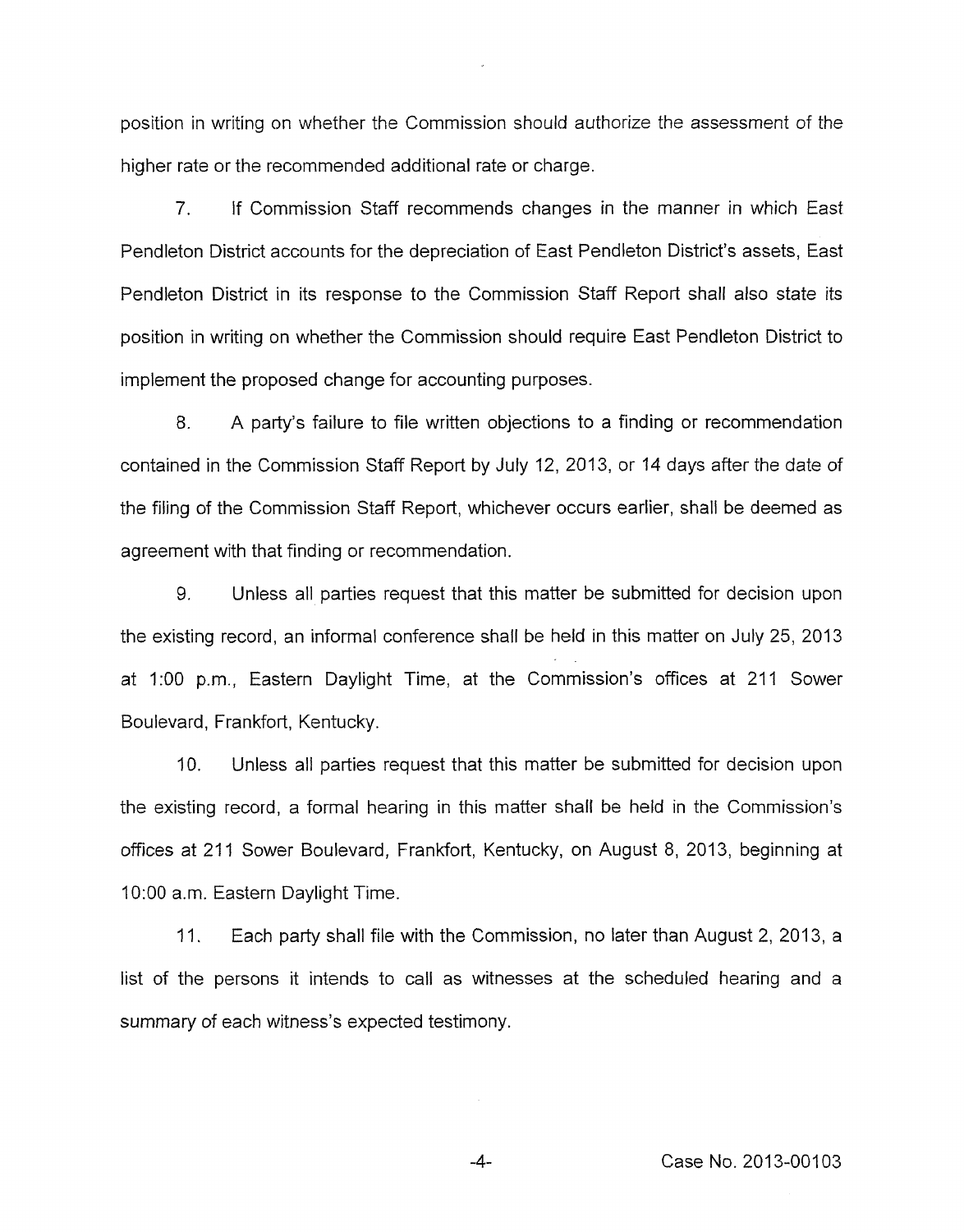12. East Pendleton District shall publish notice of the scheduled hearing in accordance with 807 KAR 5:076, Section 11, no more than 21 days and no less than seven days before the day of the scheduled hearing.

13. Pursuant to KRS 278.360, the record on the formal hearing in this matter shall be by videotape.

14. Commission Staff shall prepare a written list of all exhibits presented at the hearing and shall file this list with the Commission with all hearing exhibits and a copy of the video transcript of the hearing.

By the Commission



ATTEST:

Gramvalga

**Executive Director** 

Case No. 2013-00103